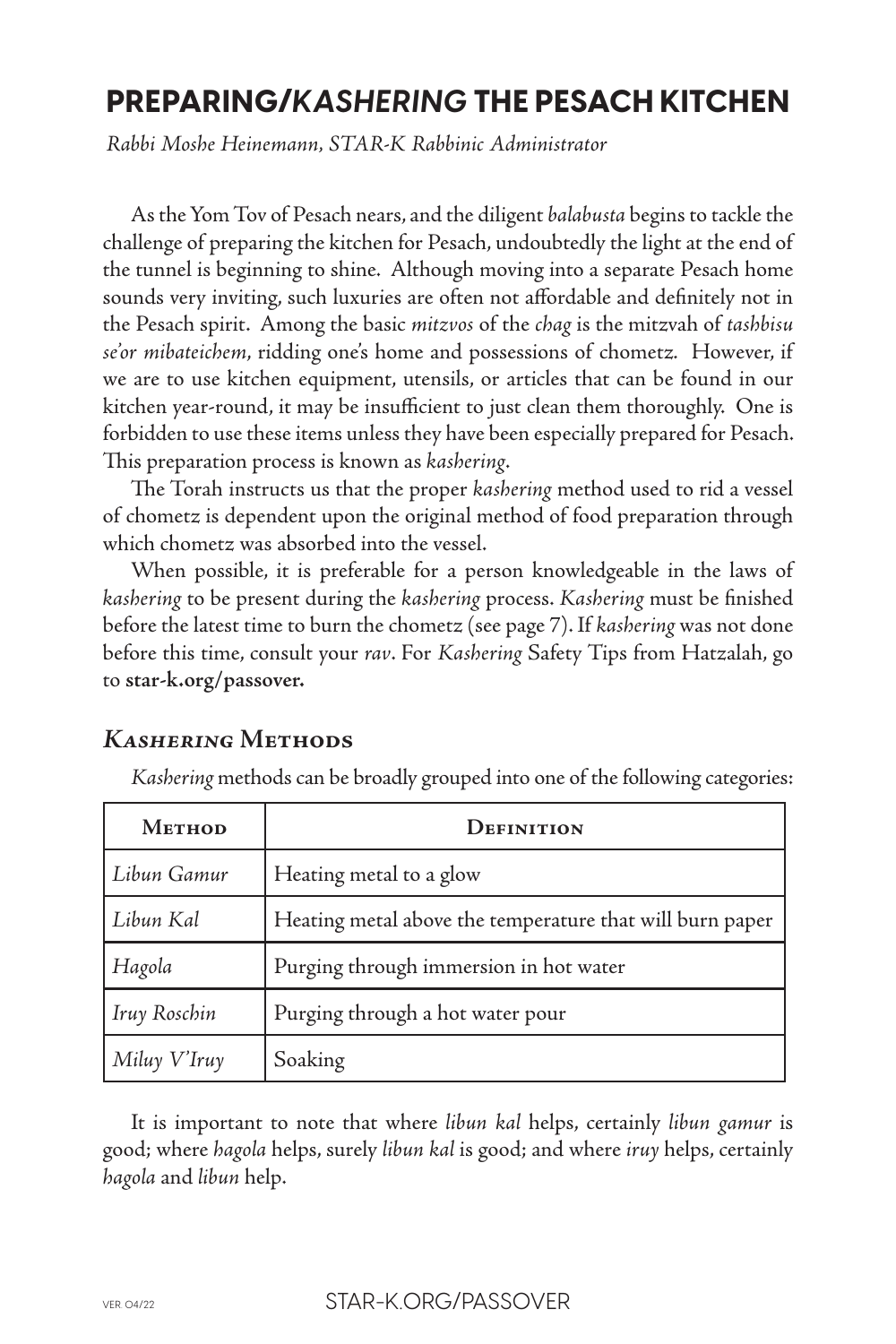We will now discuss how to properly *kasher* or prepare kitchen appliances and cookware for Pesach using one of the above-described *kashering* methods.

# *Kashering* **the Oven**

No part of the stove can be considered *kashered* for Pesach unless it is completely clean and free from any baked-on food or grease. This includes the oven, cooktop, and broiler.

### **Conventional Oven**

In a conventional oven, whether gas or electric, an oven cleaner may be necessary to remove baked-on grease. Be sure to check hidden areas including corners, door edges, the area behind the flame burners, and the grooves of the rack shelves. If a caustic type of oven cleaner (such as Easy-Off) was used to clean the oven, and some stubborn spots remained after a second application with similar results, the remaining spots may be disregarded. Once the oven and racks have been cleaned, they may be *kashered* by *libun kal.* The requirement of *libun kal* is satisfied by turning the oven to broil, or the highest setting for 40 minutes. In a gas oven, the broil setting will allow the flame to burn continuously. In a conventional electric oven, the highest setting (550°F) *kashers* the oven. Only *libun kal* is required for the oven racks, since it is usual to cook food in a pan and not directly on the racks themselves.

### **Self-Cleaning Oven**

In a self-cleaning oven, before using the self-clean cycle, one should clean the inside face of the oven door as well as the opposing outer rim of the oven outside the gasket, since these areas are not necessarily cleaned during the cycle. One should ensure that the gasket itself is clean on the area outside the oven seal. (NOTE: The gasket is sensitive to abrasion.) The self-cleaning cycle will then clean and *kasher* the oven simultaneously.

**CAUTION:** There is a potential risk of fire during the self-cleaning process, especially if there is a build-up of grease on the bottom of the oven. It is recommended that one apply Easy Off, made especially for self-clean ovens, to lift and remove the grease. The oven should not be left unattended while in the self-cleaning mode.

Most oven manufacturers instruct the consumer to remove the oven racks before self-cleaning so they will not discolor. However, one may self-clean the oven with the racks inside even though they might discolor. After the self-clean cycle, one should use a little oil on the side of the racks to easily slide them in and out of the oven. There are some manufacturers that also require removal of the racks before the self-clean cycle can start. In this case, one should take the racks out, clean them very well, and then put them in the oven at the highest temperature (usually 550°F) for 40 minutes. This procedure *kashers* the racks.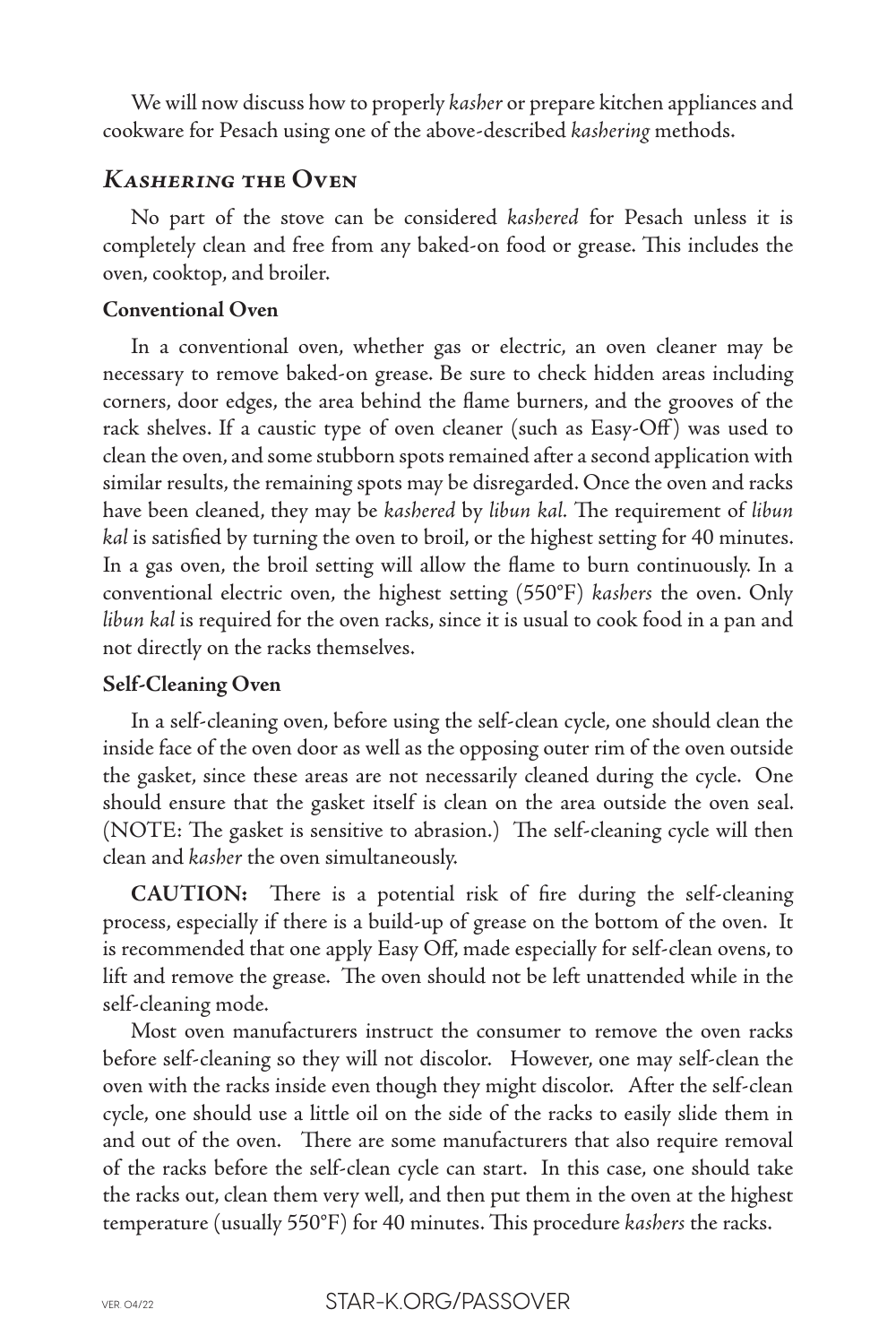Some ovens come with a convection feature. This feature allows for more uniform heat distribution by using a fan to circulate the heat. If the convection oven has the self-cleaning feature it will be sufficient to also *kasher* the fan using the self-clean *kashering* method previously mentioned. If there is no selfcleaning feature, the entire oven including the fan while it is circulating, must be sprayed with a caustic cleaner and cleaned well. The oven should then be *kashered* by turning it on to the 550°F setting for forty minutes.

Please note that many ovens today have 'Aqualift' or 'Steam Clean' instead of a conventional self-cleaning feature. Neither 'Aqualift' nor 'Steam Clean' get hot enough to *kasher* the oven. Instead, use the Conventional Oven *kashering* method as described above.

#### **Oven Hoods and Exhaust Fans**

Hoods and exhaust fan filters should be cleaned and free of any food residue.

### **Broiler and Broiler Pan**

The broiler pan cannot be *kashered* by merely turning on the gas or electricity. Since food is broiled or roasted directly on the pan, the pan must be heated to a glow in order to be used during Pesach. This can be done by the use of a blowtorch (but only by qualified and experienced individuals). It is recommended they do this in a darkened room to more easily observe when the metal is glowing. An alternative method is to replace the broiler pan.

The empty broiler cavity must then be *kashered* by cleaning and setting it to Broil for 40 minutes. If one does not intend to use the broiler, one may still use the oven even without *kashering* the broiler, provided that the broiler has been thoroughly cleaned.

Other inserts such as **griddles**, which come into direct contact with food, are treated the same as broiler pans. Therefore, they would also require application of direct heat until the surface glows red. Otherwise, the insert should be cleaned and not used during Pesach.

#### **Warming Drawers**

Warming drawers cannot be *kashered* because the heat setting does not reach high enough to constitute *libun.* The warming drawer should be cleaned, sealed, and not used during Pesach*.*

#### **Microwave Ovens**

When microwaves are used, they do not necessarily absorb chometz*.* The microwave should be tested to see if the walls become hot during use. To do this, one should cook an open potato in the microwave until it has been steaming for a few minutes. Immediately after the potato has been cooked, one should place his hand on the ceiling of the microwave to see if it has become too hot to touch. If one cannot hold his hand there for 15 seconds, we assume that the microwave has absorbed chometz. If this is the case, the microwave should be cleaned and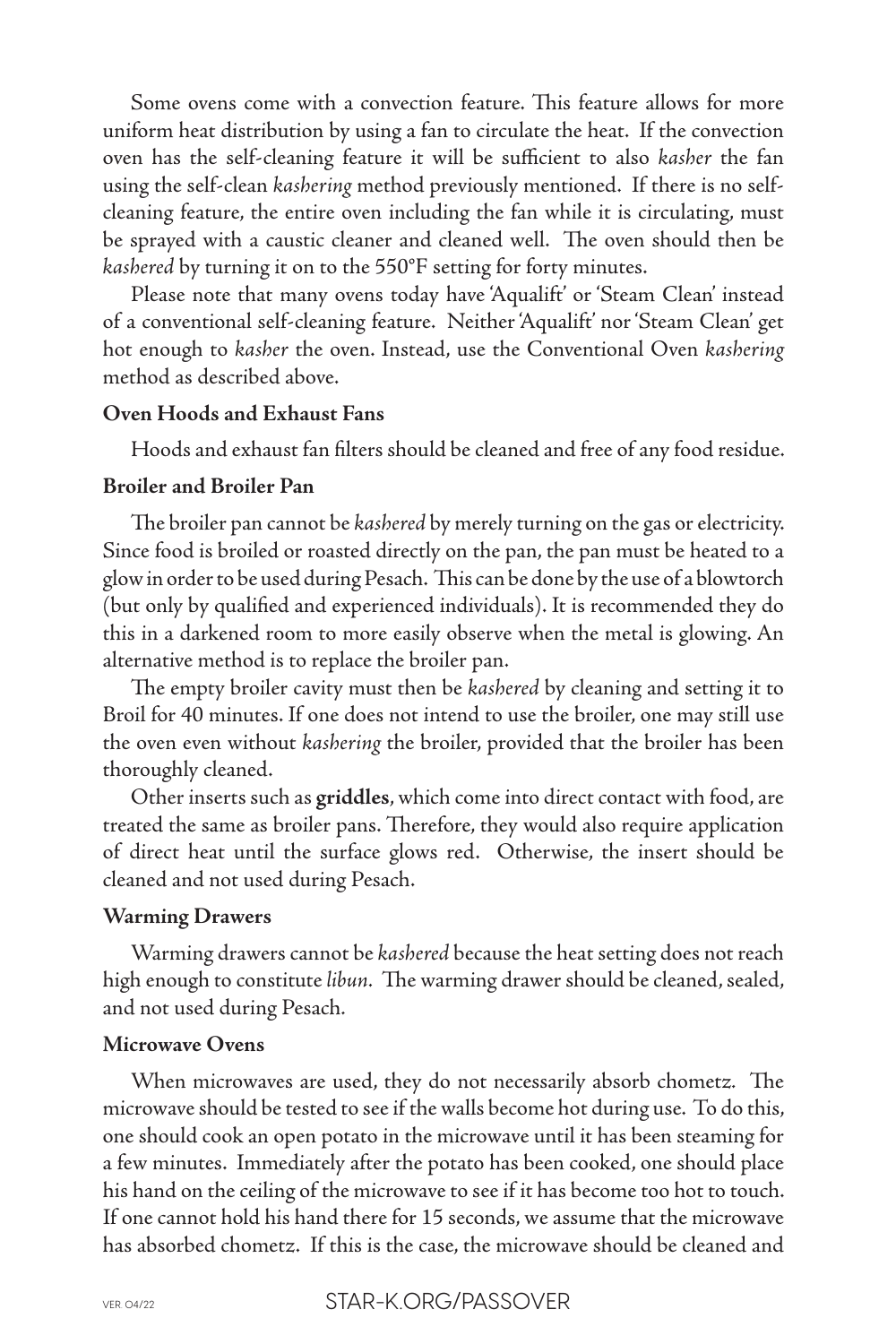sealed for Pesach. If it has not absorbed chometz (i.e., one can hold his hand there for 15 seconds), the microwave itself needs only to be cleaned well.

It is recommended that one wait 24 hours before using the microwave on Pesach. The turntable should be replaced because it has come into contact with hot food and would not pass the hand test. One may replace the turntable with a ¼" Styrofoam board.

Microwave ovens that have a convection or browning feature must be *kashered*  using the convection and/or browning mode. The *kashering* method used would be *libun kal*. The convection microwave should first be cleaned well. If the fan area cannot be properly cleaned, it should be sprayed with a caustic cleaner (e.g., Easy Off ) while the fan is on, and rinsed off before *kashering*. One should then test the convection microwave to see if it reaches the required heat for *libun kal* by putting it on its highest setting for 40 minutes. A piece of paper should then be held against the interior wall to see if it gets singed.<sup>1</sup> If the paper is singed, the convection microwave has been heated sufficiently for *libun kal* and can be considered *kashered*. Many models fail the test because their settings do not allow the microwave to become hot enough for *kashering*. If this is the case, the microwave should be cleaned, sealed, and not used during Pesach.

# *Kashering* **The Cooktop**

### **Gas Cooktop**

On a conventional gas range, the cast iron or metal grates upon which the pots rest may be inserted into the oven after they have been thoroughly cleaned. The grates can then be *kashered* simultaneously with the oven. (If *kashering* with a self-clean cycle, the grates do not need to be cleaned first. However, it is advisable to check with the manufacturer as to whether the grates would be able to withstand a self-clean cycle. Some grates have rubber feet that may be damaged by the heat of the oven or may damage the oven itself.) **Note:** The self-cleaning cycle may remove the paint finish if the grate is not manufactured to withstand the self-clean cycle.

The rest of the range (not glasstop) should be cleaned and covered with a double layer of heavy duty aluminum foil, which should remain on the range throughout Pesach*.*

PLEASE NOTE: Extreme caution should be taken not to cover over the vent so as to allow the oven heat to escape. The drip pans should be thoroughly cleaned and need not be *kashered*. The burners do not require *kashering* or covering but should be cleaned.

<sup>.1</sup> השיעור של קש נשרף עליו הוא מבחוץ וכאן הוא מבפנים, אבל בתנורים שלנו א"א להבחין אם נשרף עליו מבחוץ, מפני שיש לתנור שני כותלים וביניהם חומר המקיים את החום, וא"א להגיע לבחוץ של כותל הפנימי. ונ"ל שכשפותחים את התנור ונכנס אויר קר לתוך התנור, אז הכותל הפנימי מבפנים הוא יותר קר מכותל הפנימי מבחוץ שמכוסה מכל הצדדים.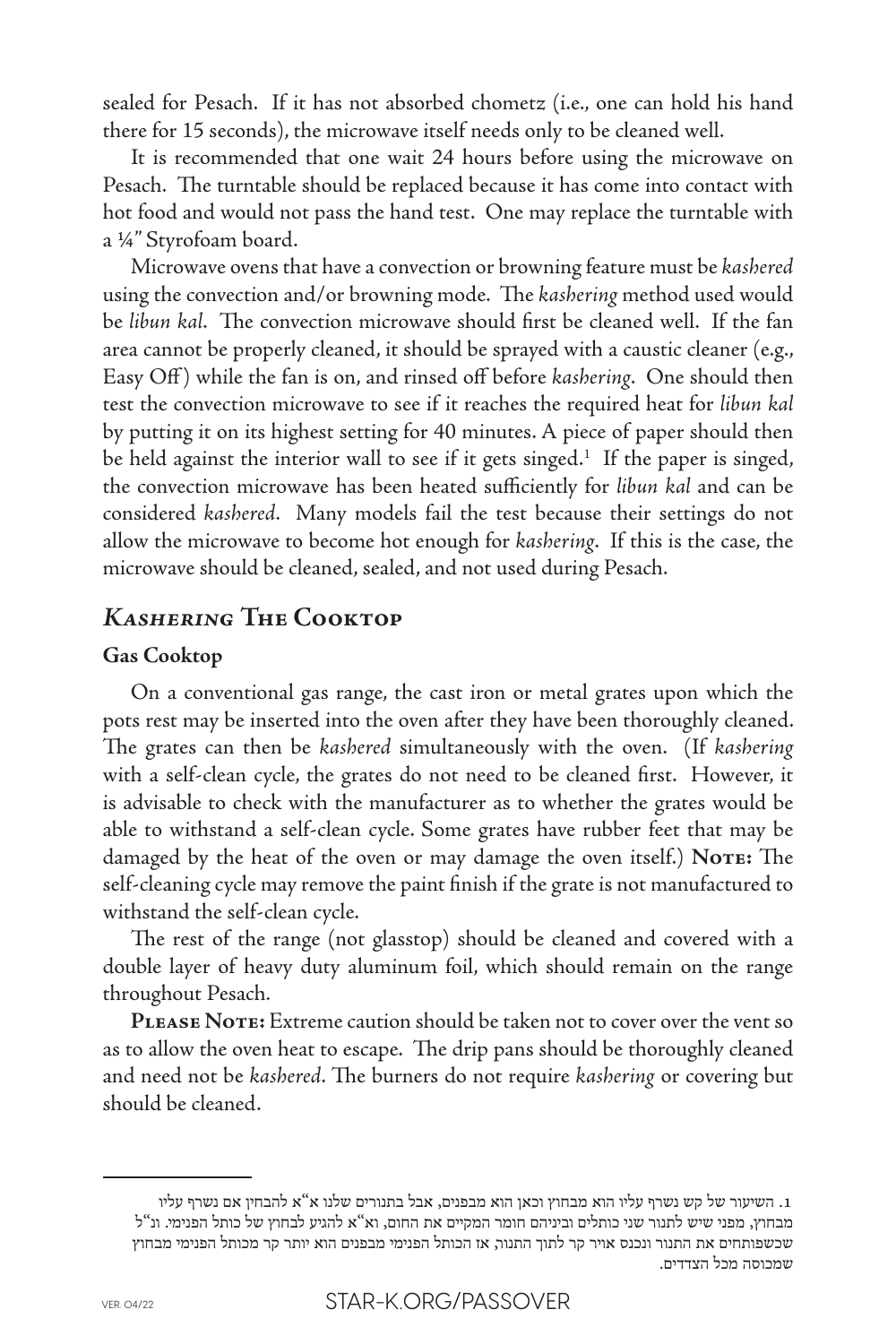#### **Electric Cooktop**

In a conventional electric cooktop, one is required to clean the burners well and then turn them on to a high heat setting until they are glowing hot. (This usually takes only several minutes.) The drip pans should be thoroughly cleaned and need not be *kashered*. The remaining cooktop areas should be cleaned and covered. The knobs with which the gas or electricity is turned on and off should be cleaned. No other process is necessary to *kasher* the knobs.

**PLEASE NOTE:** All ovens ventilate hot steam during cooking. In the past, the hot steam was ventilated through the back of the oven. Today, many ranges no longer ventilate in this manner. The oven steam is ventilated through one of the rear cooktop burners. During oven cooking, if the rear vented burner is turned off and covered by a pot or kettle, the hot steam will condense on the burner and utensils. This could create hot *zei'a* (condensate) that can cause serious *kashrus*  problems with the utensil if the food cooked in the oven is a meat product and the pot on the burner is dairy or *pareve*, or vice versa. Care should be exercised with the vented burner to keep it clear during oven cooking or baking.

**CAUTION:** When placing aluminum foil over the oven backsplash, be careful not to trap the heat coming from the oven vent between the foil and the backsplash; doing so may melt the backsplash if the oven vents through the back.

#### **Sensi-Temp Burner**

To *kasher* a Sensi-Temp burner for Pesach, remove the burner from the range top by lifting it up halfway to vertical and pulling it out. Clean it well and wait 24 hours. Once that time has elapsed, pour boiling water over the sensor, which is located in the middle of the burner. Insert the burner back into its socket by reversing the extraction steps. Turn the burner on to its maximum setting until it glows (about 2 minutes).

#### **Electric Cooktop with Glass Surface**

*Kashering* a glass-ceramic electric cooktop for Pesach use is a bit complex. To *kasher* the burner area, one should clean it well and turn on the elements until they glow. The burner area will then be considered Kosher for Passover. However, the remaining area that does not get hot is not *kashered*. The manufacturers do not suggest covering this area as one would a porcelain or stainless steel cooktop, as it may cause the glass to break. Real *kosherization* can be accomplished by holding a blowtorch over the glass until it is hot enough to singe a piece of newspaper upon contact with the glass. However, this may cause the glass to shatter and is not recommended.

As the area between the burners cannot practically be *kashered*, it would be wise to place a trivet on the open glass area so the pots can be transferred.

In order to use a large pot that extends beyond the designated cooking area, STAR-K recommends one of these solutions: (1) Use a cooktop mat specifically made for glass stovetops. (2) Place a metal disc approximately 1/8 of an inch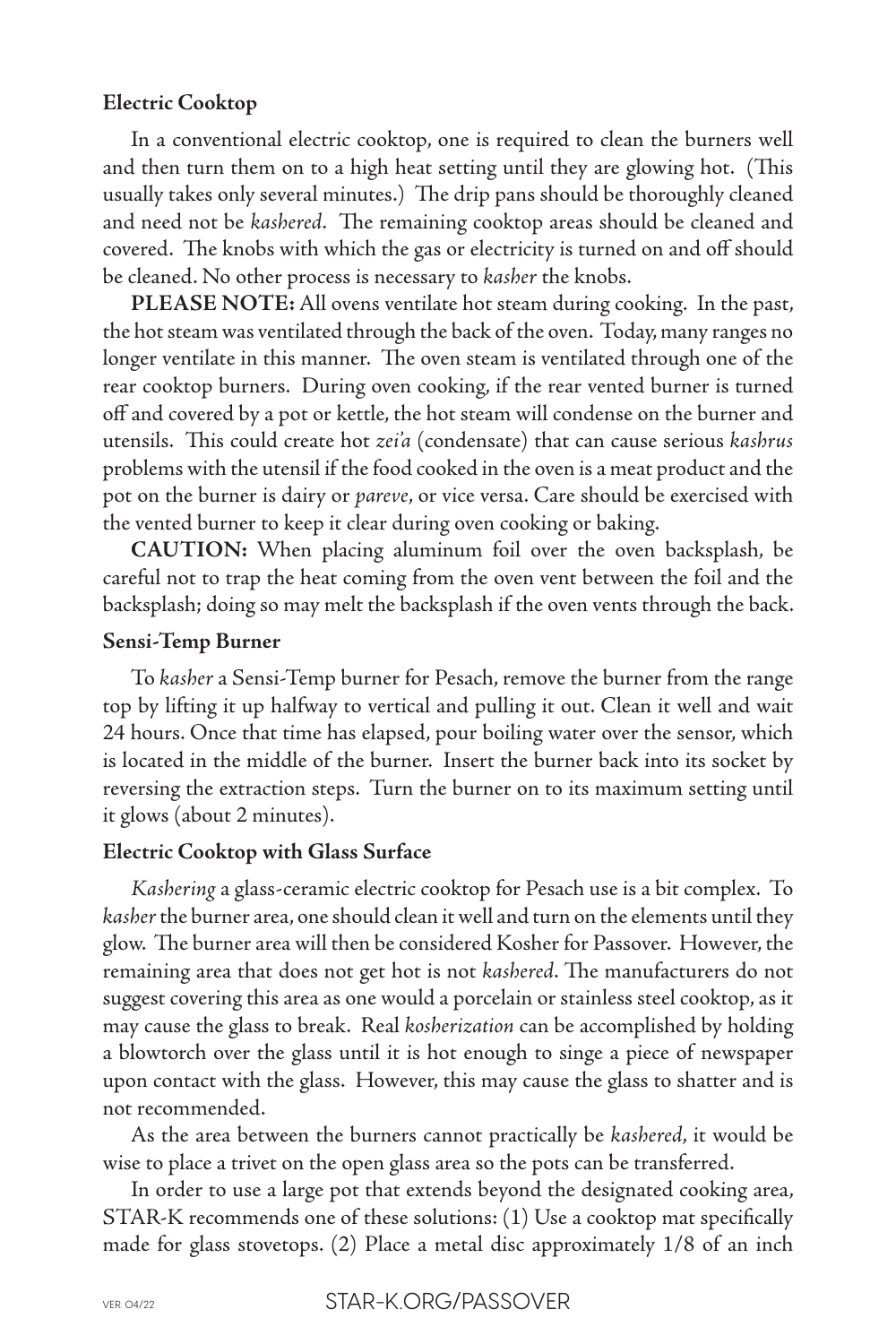thick onto the burner area in order to raise the Passover pots above the rest of the glass surface. (**CAUTION**: This disc should not extend beyond the designated cooking area.) Or, (3) Use a stovetop heat diffuser made specifically for glass stovetops. Each of the above suggestions will help alleviate the concern of a pot boiling over, with the resulting trickle of hot liquid serving as a conduit from the *Pesachdig* pot to the non-Passover stovetop, posing a *halachic* concern.

NOTE: Caution should be taken to obtain devices that will not harm the surfaces. Cooking efficiency may be somewhat compromised when using these devices.

#### **Gas Cooktop with a Glass Surface**

For gas stovetops with a glass surface, one may *kasher* the grates by putting them into the oven with *libun kal* (550°F for 40 minutes). In most such models, the grates cover the entire top of the stove and there should be no problem adjusting pots on the stovetop. Food which falls through the grates and touches the glass surface should not be used.

For those models where the grates do not cover the entire cooktop surface it would be wise to place a trivet on the open glass area so that pots may be transferred. No food or pots may come into direct contact with the non-*kashered* glass surface.

Some gas cooktops have an electric warming area on the glasstop. In order to *kasher* this area, it would have to become red hot when turned on. Many of these warming areas do not become hot enough for *kashering* and may not be used on Pesach.

#### **Induction Cooktop**

Before *kashering* an induction cooktop, it must be thoroughly cleaned and then left unused for at least 24 hours. The cooktop then requires *iruy roschin*. (Refer to instructions below for *kashering* a stainless steel sink by using *iruy roschin*.)

**Note**: Induction cooktops are not permitted to be used on Shabbos and Yom Tov.

### *Kashering* **Barbecue Grills**

## **Note:** *Kashering* **a grill can be dangerous and should only be performed by competent individuals.**

A grill cannot be *kashered* by simply turning on the gas or electricity. Since food is roasted directly on the grill, it must be heated to a glow in order to be used. This can be done by sandwiching the grates between the charcoal briquettes and setting them on fire. An alternative method is to replace the grates of the grill. The part of the grill cavity which is level with the grate must also be *kashered* by heating it to a glow. This is due to the likelihood of food having touched that area during barbecuing. The empty gas grill cavity (and the hood) must be *kashered*  by cleaning, closing the hood, and setting it to the highest setting for 40 minutes. In the case of a regular grill, the cavity should be filled with charcoal briquettes which should be set on fire.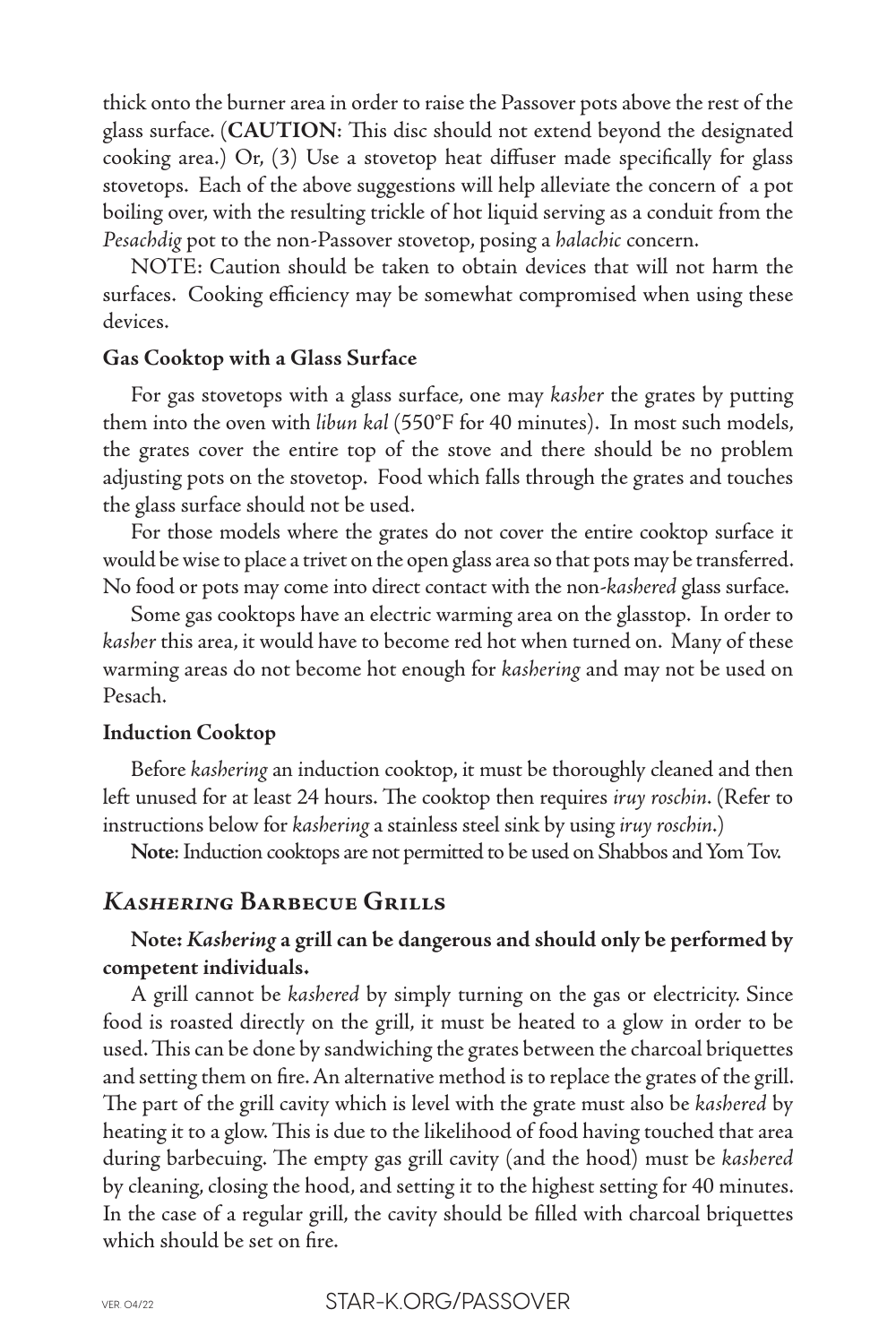Other inserts such as griddles, which come into direct contact with food, are treated the same as a grill and would, therefore, also require application of direct heat until the surface glows red. Otherwise, the insert should be cleaned and not used during Pesach. If the grill has side burners, they should be treated like cooktop grates, assuming no food has been placed directly on them. It is easier to determine that the metal has been brought to a glow in a darkened room.

# *Kashering* **Metal Utensils**

Metal utensils (e.g., stainless steel/cast iron/aluminum serveware; silver/ pewter *bechers/*Kiddush cups) that have been used for cooking, serving, eating, or washed with hot chometz may be *kashered*. This may be done by cleaning the utensils thoroughly and waiting 24 hours before immersing them, one by one, into a *Kosher l'Pesach* pot of water heated to a rolling boil. A rolling boil should be maintained while the vessel is immersed.

**NOTE:** Follow these steps with care! The metal utensil or vessel should be submerged into the boiling water for about 15 seconds. The utensils undergoing the *kashering* process may not touch one another. In other words, if a set of flatware is being *kashered* for Pesach, one cannot take all the knives, forks and spoons and put them into the boiling water together. Each of these items should be placed into the boiling water separately.

*KASHERING* **TIP**: Loosely tie the pieces of silverware to a string, leaving three inches between each piece, and immerse the string of silverware slowly, making sure the water keeps boiling.

The process is finalized by rinsing the *kashered* items in cold water. If tongs are used to grip the utensil, the utensil will have to be immersed a second time with the tongs in a different position so that the boiling water will touch the initially gripped area. Unlike *tevilas keilim*, the entire utensil does not have to be immersed in the boiling water at once; it may be immersed in parts.

A non-*Kosher l'Pesach* pot may also be used, *l'Halacha*, for the purpose of *kashering* if it is clean and has not been used for 24 hours. However, it is customary to make the pot *Kosher l'Pesach* before using it for *kashering*. This is accomplished by cleaning the pot, both inside and out, and leaving it dormant for 24 hours. The pot should then be completely filled with water and brought to a rolling boil. Using a pair of tongs, one should throw a hot stone or brick into a pot that has been heated on another burner. The hot rock will cause the water to bubble more furiously and run over the top ridge of the pot on all sides at one time. (One should use caution, as the hot water may spray in all directions.) The *kashering* process is finalized by rinsing the pot in cold water. The pot may now be refilled, brought to a boil, and used to *kasher* the chometz utensils. It is a *minhag* to re-*kasher* the pot again after *kashering* if it is intended for Pesach use.

**EXTRA BONUS:** After this *kashering* process has taken place, the status of these newly *kashered* utensils may be changed from *milchig* to *fleishig* or vice versa, or *pareve*.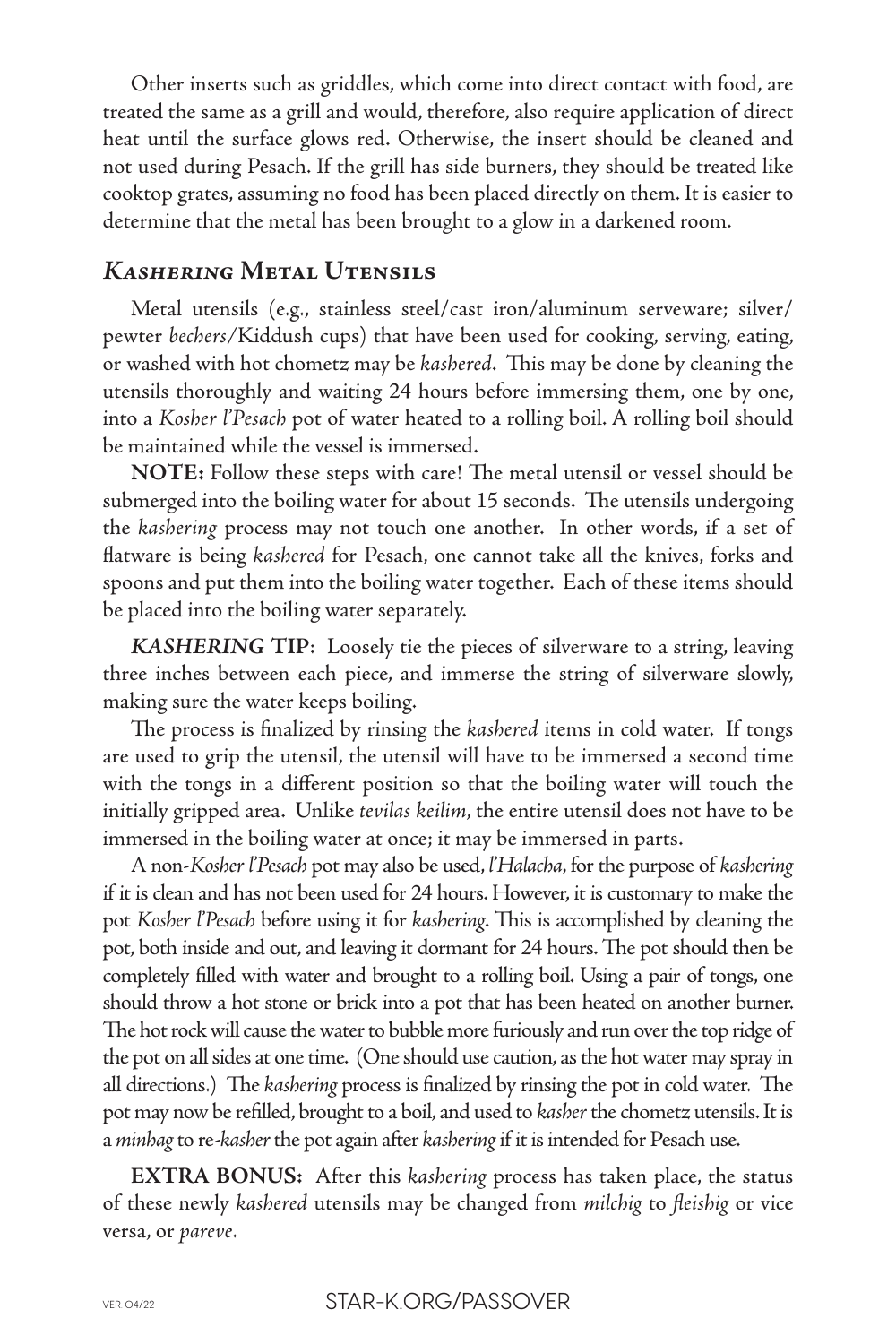# *Kashering /* **Preparing Kitchen Sinks for Use on Pesach**

Sinks are generally made from either stainless steel, granite composite, china, porcelain enamel, or man-made materials such as Corian.

### **Stainless Steel Sinks**

Can be *kashered* using *iruy roschin*, as follows: Clean the sink thoroughly. Hot water should not be used or poured in the sink for 24 hours prior to *kashering*. It is recommended that the hot shut-off valve under the sink be turned off 24 hours before *kashering*. The sink should be dry before *kashering*. *Kashering* is accomplished by pouring boiling hot water from a Pesach kettle/pot over every part of the stainless steel sink.

**TIP**: If a roasting pan is filled and heated, the pouring surface is much wider than a kettle spout. It is not sufficient to pour water on one spot and let it run down the sink. The poured water must touch every part of the sink, including the drain and the spout of the water faucet. It is likely that the *kashering* kettle will need to be refilled a few times before *kashering* can be completed. After *kashering*, the sink should be rinsed with cold water. If hot water was accidentally used in the sink during the 24-hour dormant period, and there is not enough time before Pesach to leave the sink dormant for an additional 24 hours, a *shaila* should be asked.

# **China Sinks**

These sinks cannot be *kashered* and should be cleaned, not used for 24 hours, and completely lined with contact paper or foil. The dishes that are to be washed should not be placed directly into the sink. They must be washed in a Pesach dish pan which sits on a Pesach rack. It is necessary to have separate dish pans and racks for *milchig* and *fleishig* dishes.

## **Porcelain, Corian or Granite Composite Sinks**

These sinks should also be considered similar to a china sink, since there is a controversy as to whether these materials can be *kashered*. Granite composite is a material fashioned from granite and plastic. Many sinks that look like granite are actually granite composite.

# **Countertops**

**Silestone, Porcelain Enamel, Corian, Quartz, Plastic/Formica and Granite**  Composite countertops cannot be *kashered*; they should be cleaned and covered. To place hot food and utensils on these countertops, cardboard or thick pads must be used to cover the counter. **Corian** is also a form of plastic that cannot be *kashered*. Since the chometz penetrates only a thin layer of the counter, it can be sanded down to take off a layer of Corian (the thickness of a piece of paper) and is considered *Kosher l'Pesach*. However, only a qualified contractor should attempt this procedure.